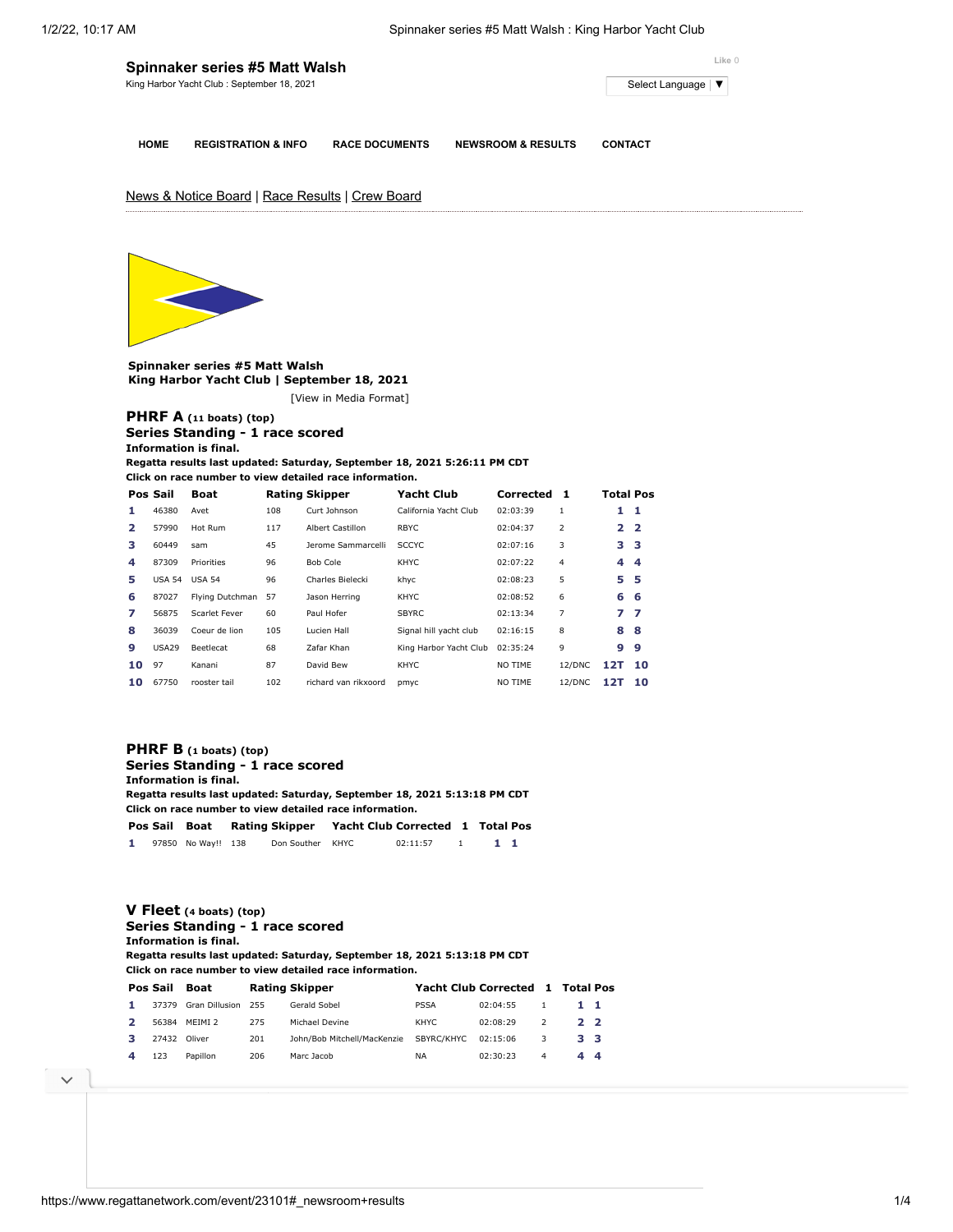### **Information is final.**

Registration Problems or Questions? [Visit our Support Desk](http://support.regattanetwork.com/) | [View Our Privacy Policy](https://www.regattanetwork.com/html/privacy.html)<br>[Powered by Regatta Network®](http://www.regattanetwork.com/) | Online Sailing Event Registration and Management Services.<br>© 2022 [Regatta Network,](http://www.regattanetwork.com/) Inc. All Rights Reserved



 $\checkmark$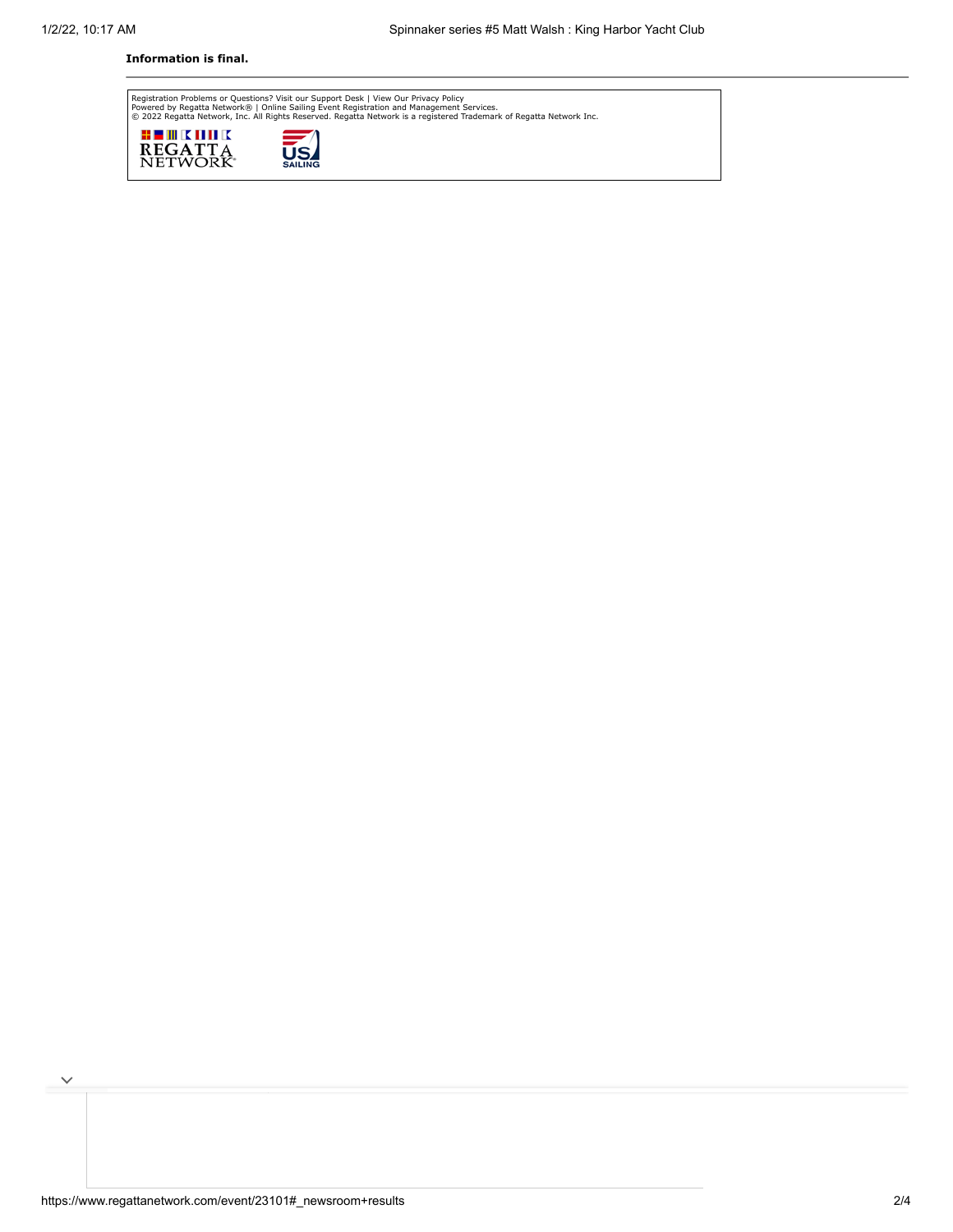$\vee$